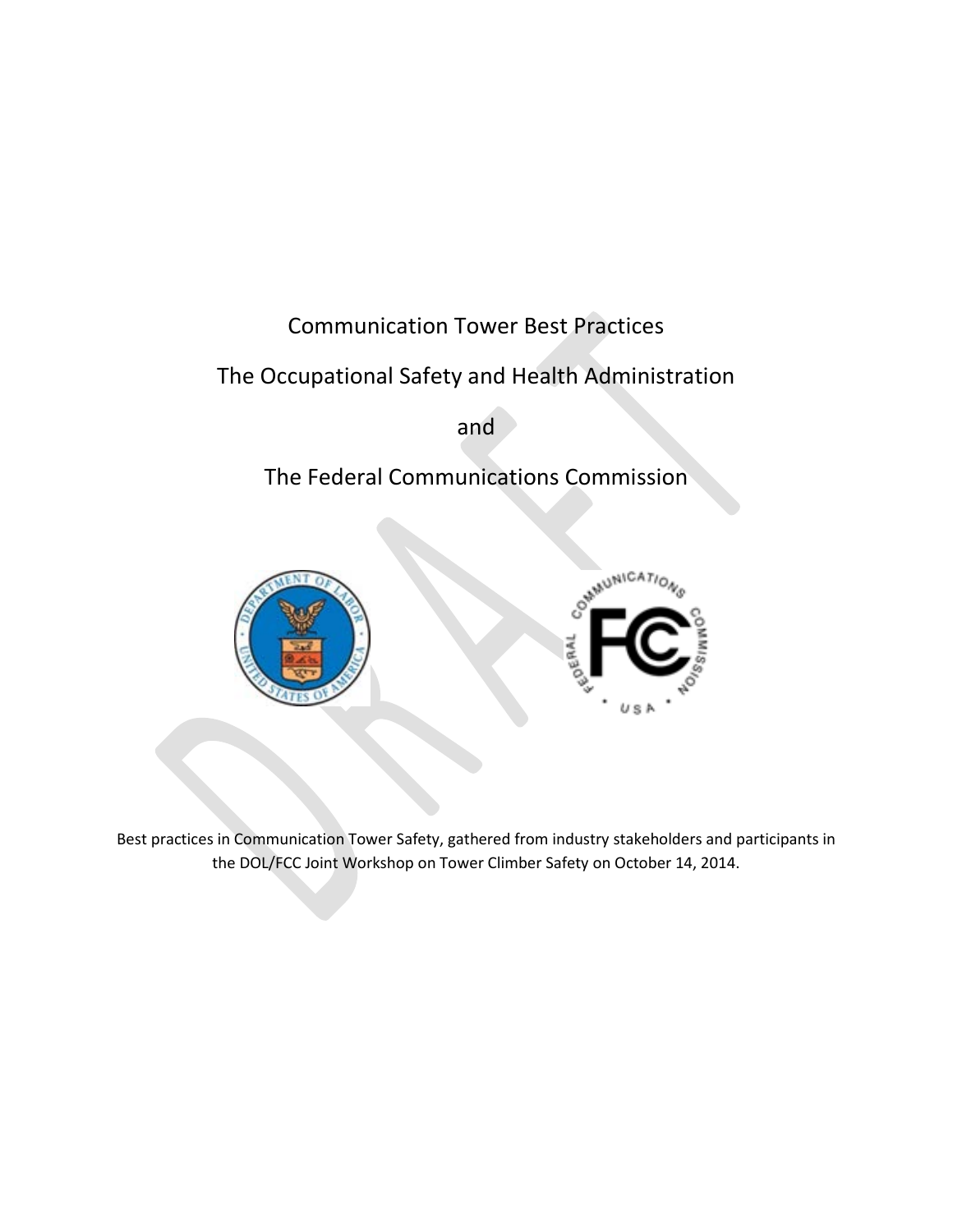## TABLE OF CONTENTS

- I. Introduction
- II. General Topics
- III. Tower Climbers and Ground Crew Workers
- IV. Carriers and Tower Owners
- V. Turfing Vendors
- VI. Tower Construction and Maintenance Contractors

This document is advisory in nature and informational in content. It is not a standard or regulation, and it neither creates new legal obligations nor alters existing obligations created by OSHA standards or the Occupational Safety and Health Act. Pursuant to the OSH Act, employers must comply with safety and health standards and regulations issued and enforced either by OSHA or by an OSHA-approved State Plan. In addition, the Act's General Duty Clause, Section 5(a)(1), requires employers to provide their employees with a workplace free from recognized hazards likely to cause death or serious physical harm.

### **I. Introduction and Background**

The Occupational Safety and Health Administration and the Federal Communications Commission are concerned about the risks posed to workers in the communication tower industry. Workers climb communication towers to perform construction and maintenance activities and face numerous hazards, including fall hazards, hazards associated with structural collapses, improper rigging and hoisting practices, and "struck-by" hazards.

The business structure of the communication tower industry presents additional challenges to ensuring worker safety. When carriers own their own towers and directly employ the workers who build and maintain towers and the equipment on them, carriers have the immediate ability and incentive to ensure safe practices. Typically, however, the relationship between carriers and tower workers is more complicated. For example,

- Towers are often owned by separate corporations (not carriers, generally), and are built by contractors.
- Carriers often contract with "turfing vendors" for installation and maintenance of equipment on towers.
- Turfing vendors, in turn, may hire other contractors to perform work, and
- These contractors may sub-contract tower work to still smaller employers.

As a result, carriers and tower owners may not know who is performing work for them, or when work is being performed. Thus, responsibility for worker safety is fractured into many layers. Instead of a single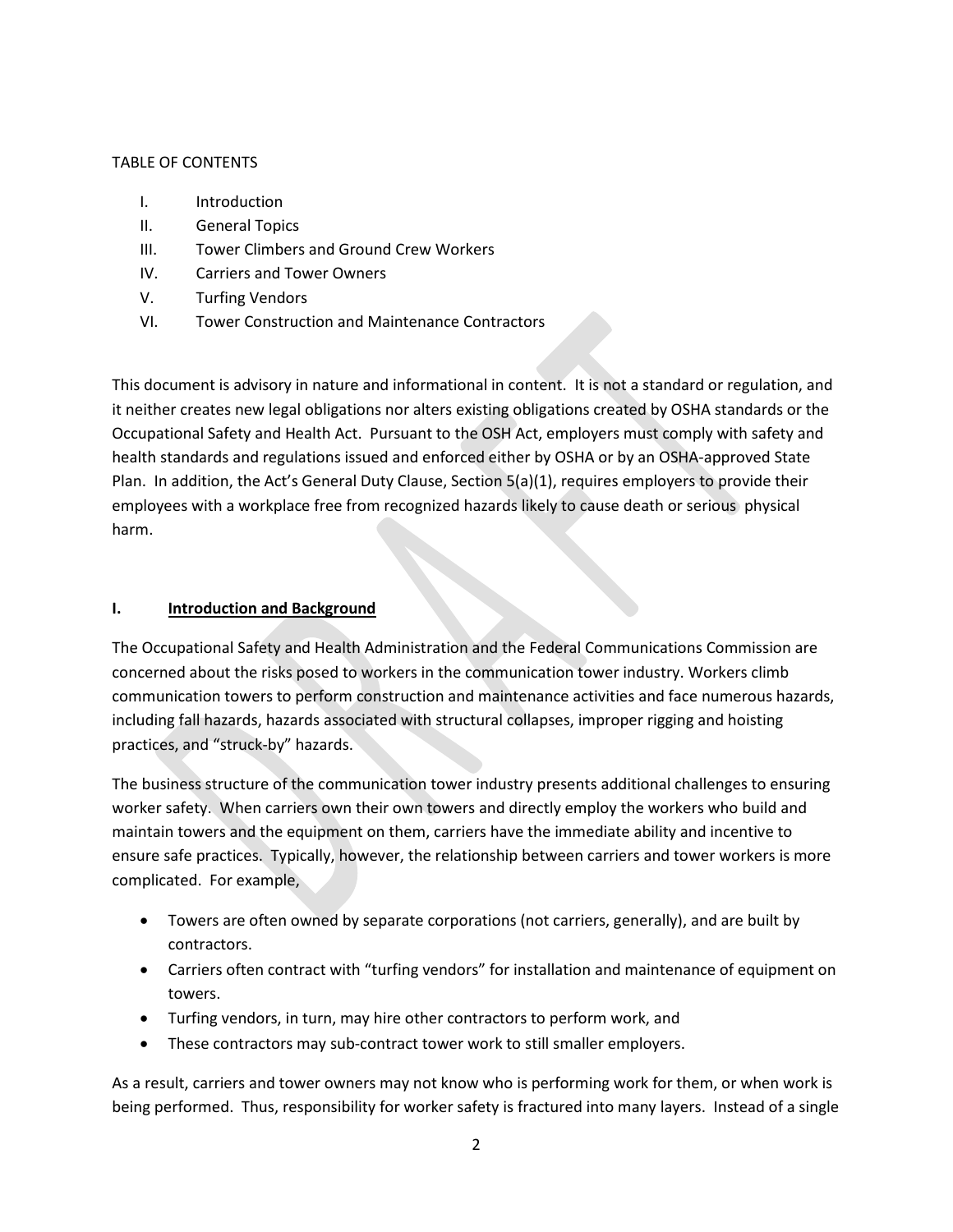company having control and responsibility for worker safety and tower integrity, employer responsibilities can be spread over hundreds of small employers. Additionally, communication tower work waxes and wanes with waves of new technology. The work is physically demanding with long periods away from home; hence, job tenure is short and turnover is high. In light of these circumstances, employee safety requires accountability and diligence throughout the contracting process all the way from the carrier to the individual employee performing work on towers.

Recognizing the risks that tower workers face, OSHA and the FCC organized a workshop on communication tower worker safety on October 14, 2014. During this workshop, industry stakeholders, along with worker safety advocates and the families of communication tower workers who had been killed on the job, gathered to discuss the issues surrounding communication tower worker safety.

This document is a collection of the best practices gathered from that workshop and from the discussions that continued beyond the one-day event. These best practices are focused on the ways in which each level in the contracting chain can build a positive culture of safety and accountability. This broader cultural change is a critical first step in creating a safer environment for all workers in the industry. Some communication tower industry stakeholders have begun to take major steps towards instituting this broader shift in policies, practices, and attitudes. OSHA and the FCC are committed to supporting these efforts in the future.

Section II presents best practice bullets that identify generally applicable approaches to improving communication tower worker safety. Section III covers recommendations targeted at tower climbers and ground crew workers, Section IV is applicable to carriers and tower owners, Section V is geared towards turfing vendors, and the recommendations in Section V are focused on best practices for tower construction and maintenance contractors.

# **II. General Topics**

# • **Safety and health management systems**

- o All entities should establish a comprehensive safety and health management system. This system should address all of the hazards associated with communication tower work, and all companies should ensure that their safety and health management system is compatible with those requirements imposed by other companies in the contract chain.
- $\circ$  The core elements of a comprehensive safety and health management system include<sup>[1](#page-2-0)</sup>:
	- **Management leadership: Managers at all levels continually demonstrate their** commitment to improved safety and health. Accountability and diligence is maintained at every level of the organization.
	- Worker participation: Workers are involved in all aspects of the system and understand their roles and responsibilities under the system and what they need to do to carry them out effectively.
	- Hazard identification and assessment: Procedures are put in place to continually identify workplace hazards and evaluate risks, both job-specific and systemic.

<span id="page-2-0"></span> $<sup>1</sup>$  For more information on safety and health management systems, see OSHA's new Draft Safety and Health</sup> Program Management Guidelines a[t http://www.osha.gov/shpmguidelines/](http://www.osha.gov/shpmguidelines/)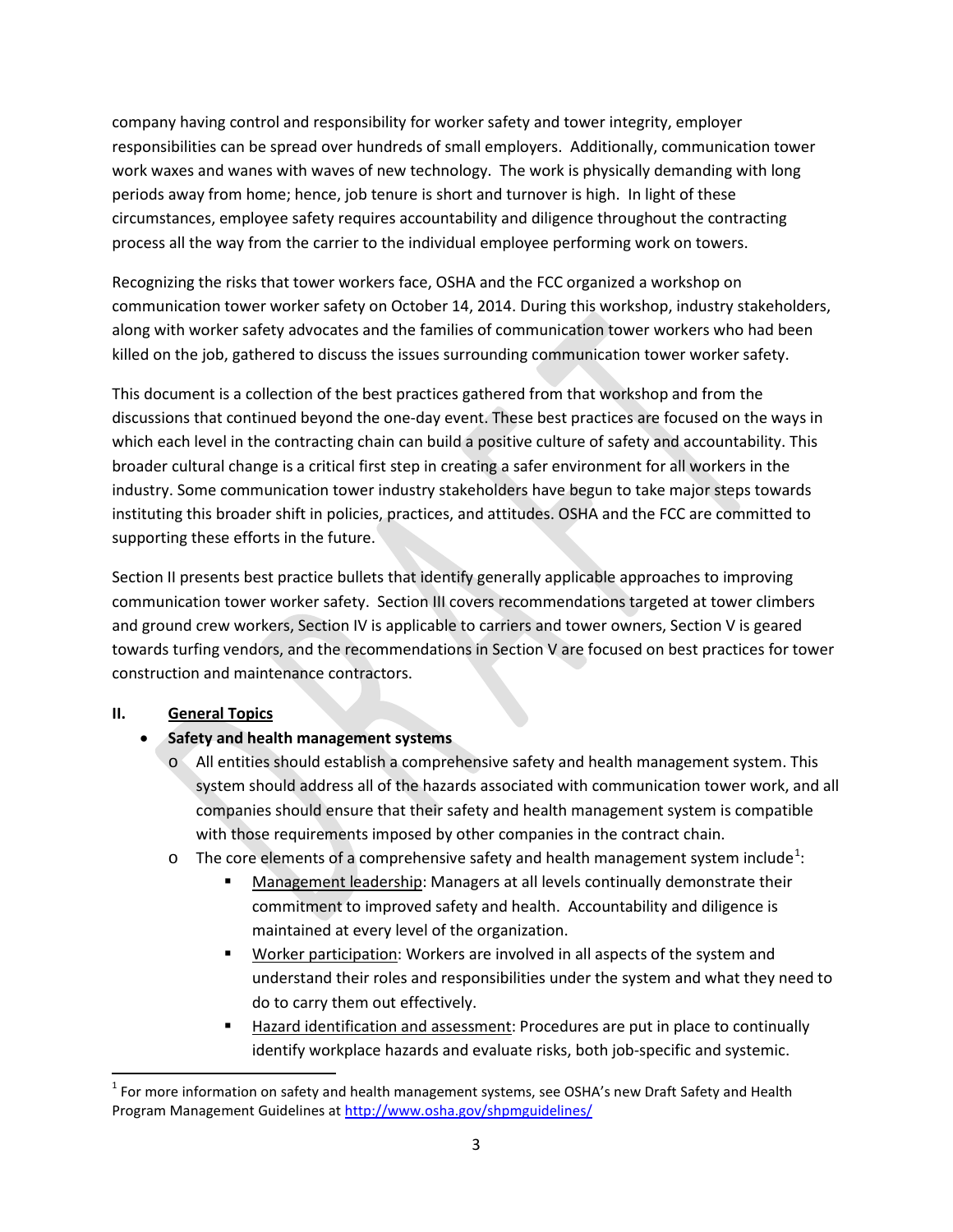- Hazard prevention and control: A plan is developed to ensure that hazard controls are implemented, to track progress, and to verify the effectiveness of controls once they are implemented.
- **Education and training: All supervisors and workers are trained to understand how** the system works and how to carry out the responsibilities assigned to them under the system.
- System evaluation and improvement: Processes are established to monitor system performance, to verify system implementation, to identify system deficiencies and opportunities for improvement, and to take actions necessary to improve the system and overall safety and health performance.
- Communication on multiemployer workplaces: Host and contract employers coordinate on work planning and scheduling to identify and resolve any conflicts that could impact safety or health.
- o Verification of subcontractors: All entities should require all lower-level subcontractors to have a comprehensive safety and health management system in place, including identification of the sub-contractor's Chief Safety Officer and written verification of the safety and health management system. The verification process should include:
	- **Establishment of clear criteria for vetting and approving all contractors and** subcontractors.
	- **Written approval for any subcontracting.**
	- Verification that all subcontractors are subject to the same vetting criteria as the hiring contractors.
	- On-going monitoring and evaluation of contractor safety records, including OSHA records, and those safety records should be an important consideration in the awarding of future contracts.
- o Stop work authority: All safety and health management systems should include the ability and obligation for any person at any level in the contracting chain to stop work on a project if unsafe conditions are discovered.

# **III. Tower Climbers and Ground Crew Workers**

- o All work crews must be provided with and must use proper safety equipment at all times.
	- **If proper safety equipment is unavailable or not functioning, no work at heights** should be done.
- o All workers should annually certify their commitment to "100 percent tie off."
	- For every level in the contracting chain, however, "100 percent tie off" cannot simply be a written policy. All entities and individuals involved, particularly job site supervisors and individual workers, must have a firm commitment to enforcing 100 percent tie off at every worksite at all times when workers are climbing.
- o All climbing work should include comprehensive safety planning, including Job Hazard Analysis (JHA) and Emergency Action Plan (EAP), for every job site.
- o All work crews should not work at heights when weather conditions raise safety risks.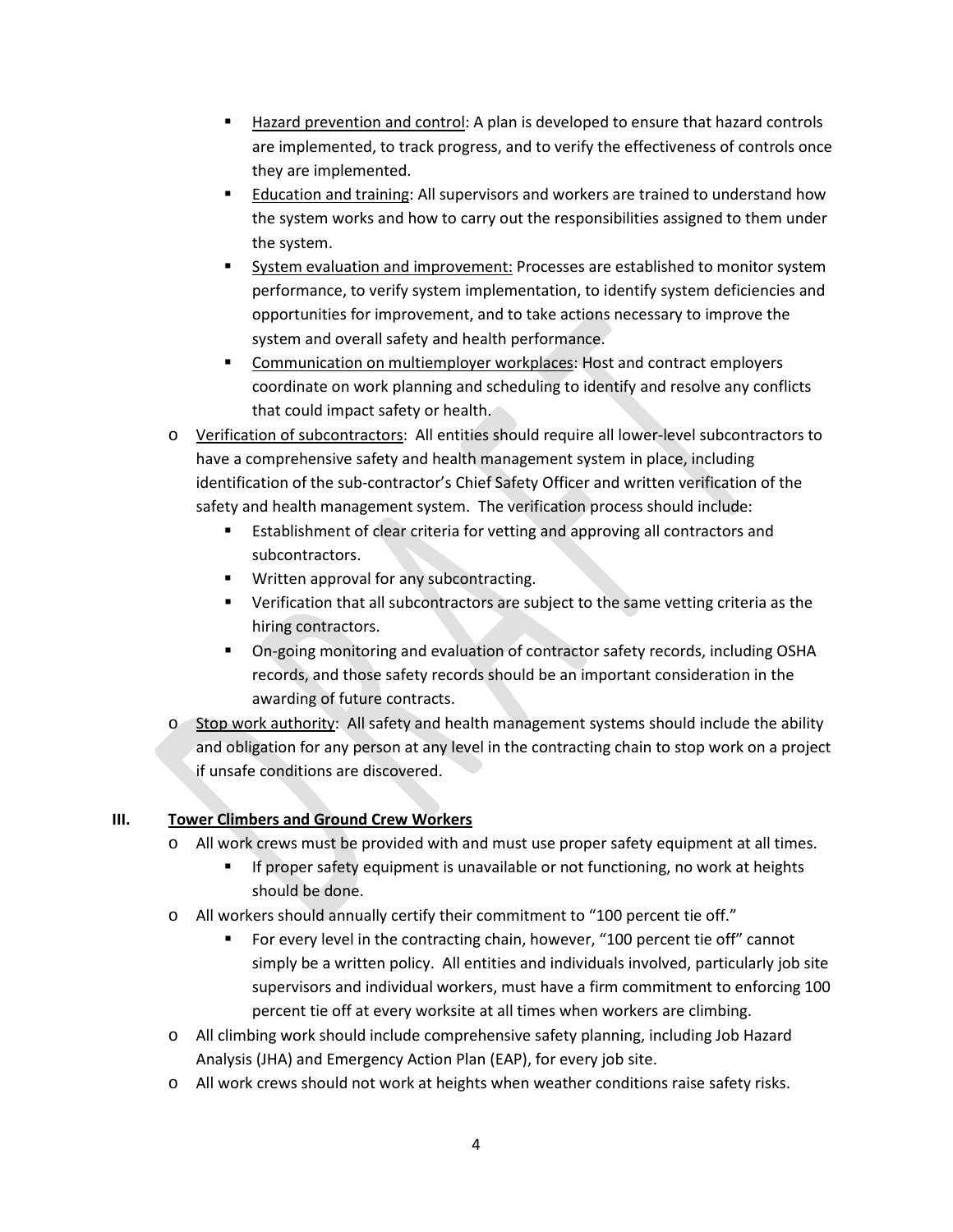- o All work crews should continually seek to enhance their safety skills and awareness through regular trainings and stand-downs.
- o Particular attention should be paid to inspections, including equipment inspections and PPE inspections.
- o Contractors must ensure that there is a competent person on site at all times. This person should monitor the mental and physical wellbeing of climbers on their team. The competent person has the responsibility and obligation to remove an unfit worker from climbing duty for any reason.

## **IV. Carriers and Tower Owners**

## • **Carrier and tower owner general topics:**

- **Safety and health management systems:**
	- o Carriers and tower owners should establish a comprehensive safety and health management system for all employees, contractors, and subcontractors.
		- To maximize effectiveness, safety and health management systems should be managed by a designated person (for example, a Chief Safety Officer) to ensure clear lines of responsibility and accountability.
		- The manager of the system should have the authority and responsibility to stop work on any project at any time for any safety or health-related reason. Elements of this program should include, at least: training, inspections, audits, education about personal protective equipment, and individual work practices.
		- The system should clearly delineate the roles and responsibilities of each party in the contracting chain in regards to safety and health.
		- Abiding by these roles and responsibilities should be a condition of awarding the contract.
		- The safety and health management system should establish concrete consequences that accompany noncompliance, up to and including termination of the contract for violations of a serious nature.
	- Carriers and tower owners should require all contractors to have a written safety and health management system of their own.
		- It is strongly recommended that carriers and tower owners review contractor safety and health management systems on at least an annual basis to ensure that the programs are adequately protective.
	- o Carriers and tower owners should create a standard protocol to ensure that all employees, contractors, and sub-contractors report unsafe conditions on tower worksites to the carrier and tower owner.
		- All reports of unsafe towers should be managed from a central location, where a repair/maintenance request would be generated, prioritized and tracked until the unsafe condition is corrected.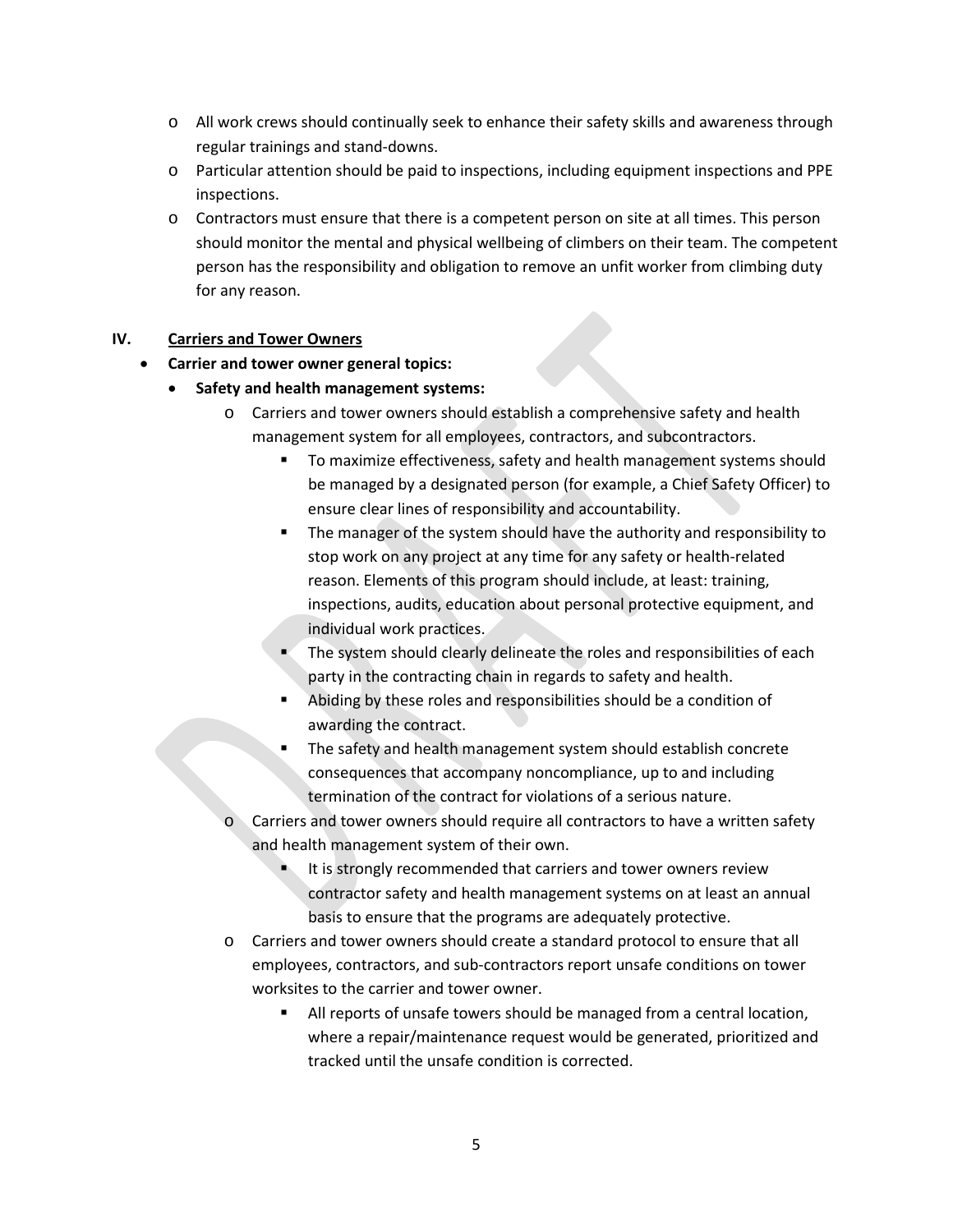- o Carriers and tower owners can foster a culture where everyone is encouraged to report safety issues by making it easy to report unsafe towers to a telephone hotline, or via a mobile phone application.
	- A crucial part of building this culture includes removing any fears of retaliation or negative consequences for reporting.

# • **Contractor selection and vetting:**

- o Carriers and tower owners should have clear criteria for selecting and vetting all contractors and subcontractors.
	- The criteria used to vet contractors should include data from safety records, injury and illness reports, and insurance information.
- o Carriers and tower owners should require contractors to obtain the applicable carrier's written approval before hiring subcontractors, and they should subject subcontractors to the same vetting requirements as prime contractors.
	- **Whenever approval is given for a subcontractor to be hired, carriers should** require written proof that vetting was done.
- o Carriers and tower owners should know the identities of the contractors performing work on their projects at all times.
	- Maintaining records of projects and the contractors working on them will prevent un-vetted contractors from entering worksites.
	- **If a contractor is found on site without prior approval (or if their approval** has been revoked due to safety violations), they should be immediately removed from the site.

# • **Incident reporting**:

- o Carriers should establish an incident reporting system that has a clearly defined, automatic process for responding to incidents in a timely manner.
- o Carriers and tower owners should stop work immediately when any serious safety issue is reported on a work project.
	- Work should not be restarted until the carrier or tower owner has received proof that the unsafe condition has been eliminated.
- Carriers and tower owners should automatically launch an investigation into all serious injuries and fatalities to establish the cause of the incident.
	- Any findings that indicate a contractor's inadequate compliance with the carrier's safety and health requirements should automatically be flagged for action.
	- The findings of these investigations should become part of a contractor's safety record with the carrier, and should be factored into annual reviews and future contracting opportunities.

# • **Auditing**:

o Carriers and tower owners should perform random audits on projects to ensure compliance with safety and health requirements.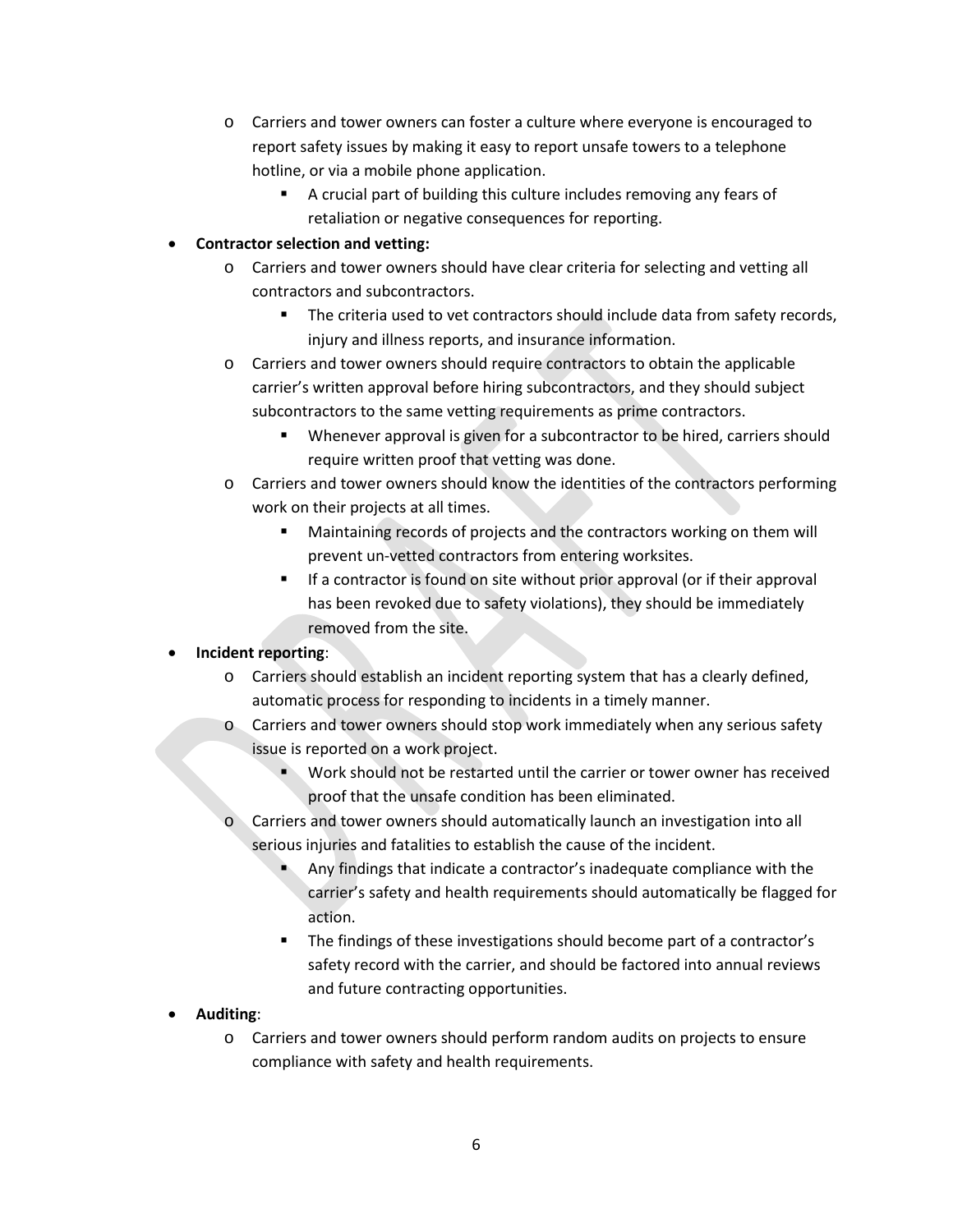- **Among other things, carriers and tower owners should establish clearly** defined consequences when employees, contractors, or subcontractors fail to comply with safety requirements, and that they track and audit the application of these consequences.
- **Independent third-parties should perform these audits to ensure neutrality,** and findings of significant noncompliance should be grounds for termination.
- o In addition to random on-site audits, carriers and tower owners should perform regular, scheduled reviews of contractors/subcontractors and their safety records.
	- **These reviews should focus in particular on past safety issue reports and the** measures taken to address them.

# • **Training**:

- o Carriers and tower owners should support the establishment of industry-wide, recognized training standards.
	- Carriers and tower owners should require their contractors and subcontractors to comply with those industry-recognized training standards.
- o When vetting contractor training programs, carriers and tower owners should ensure that there is adequate oversight of "train the trainer" programs, to confirm that workers at all levels are receiving adequate training.
- $\circ$  It is strongly recommended that carriers and tower owners verify the training and certifications carried by the employees of contractors.
	- This is primarily to ensure that all contractors working on a carrier or tower owner's project have obtained a minimum level of training and certification.

# • **Recordkeeping and communication**:

- o Carriers and tower owners should maintain a comprehensive electronic inventory system of all towers and antennas.
	- This system should include detailed information on each of the company's assets, including antennas, equipment and/or towers., This information should include as-built drawings, project/work history, a listing of reported unsafe conditions along with confirmation of repairs.
	- This information should be available to all parties working on a particular project because it is critically important in completing work in an effective, timely and safe manner.
	- The information contained in these systems should be audited and updated on a regular basis to ensure accuracy.
- o All information pertaining to work on communication towers, including structural information, work history, needed repairs, etc., should be freely shared.
	- Carriers should ensure that any critical information that they have is shared down the contract chain, and they should also ensure that important information is being shared up the contracting chain.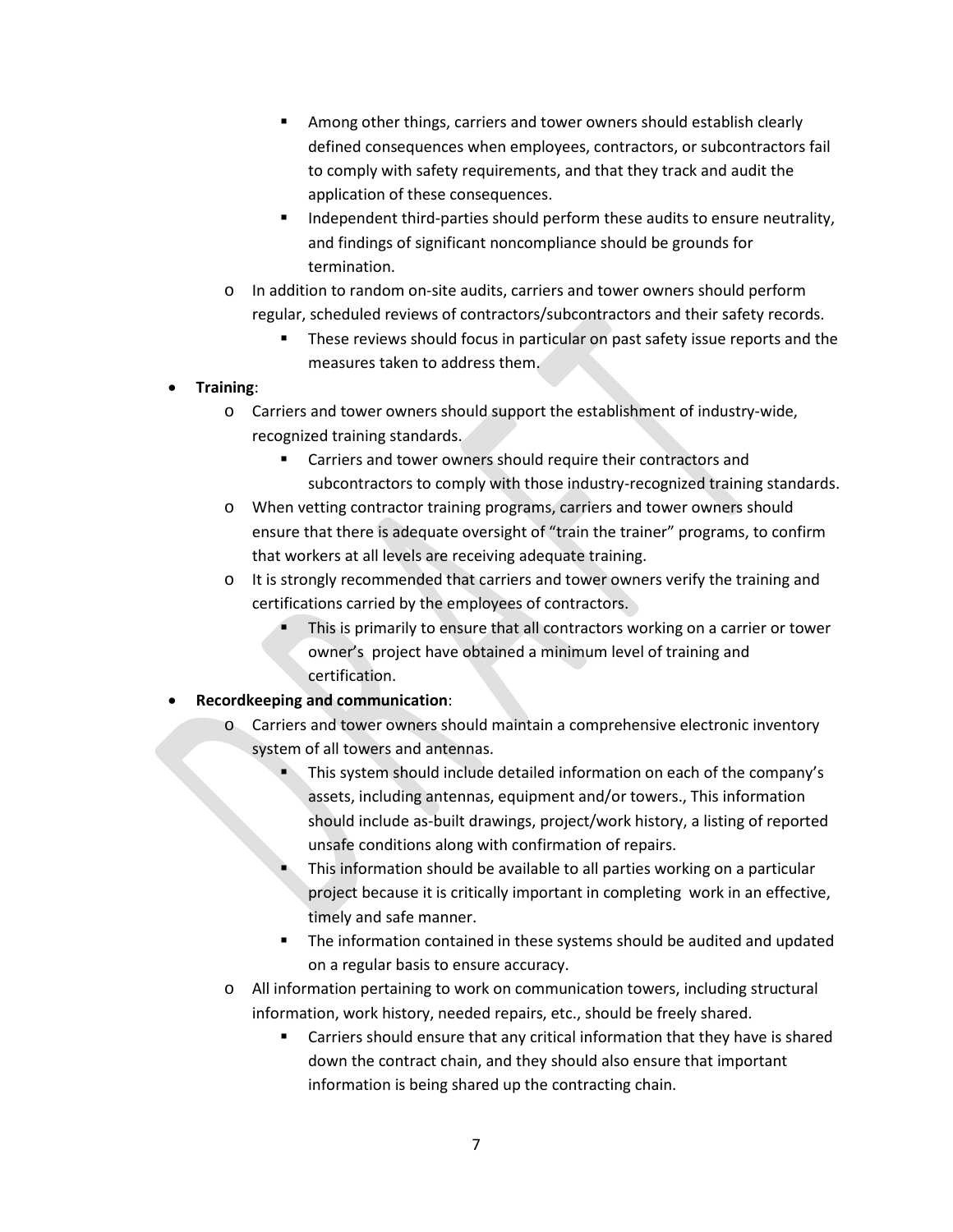Carriers should make every effort to ensure that they receive timely information about safety-related issues on their projects from the work crews on site.

## • **Carriers:**

## • **Project timelines**:

- o Currently, many carriers calculate project schedules based on historical data, which may not allow enough time for a contractor to complete the work due to factors associated with a particular job.
	- Accordingly, carriers should ensure that they take into account all of the factors of each individual project when creating project schedules.
	- **These factors can include tower worksite location, tower type, scope and** complexity of work to be completed, environmental and weather-related factors, travel time, and equipment delivery schedules.
	- **This will ensure that contractors/subcontractors have enough time to** complete work in a safe manner.
	- Additionally, it is typical to have delays or unanticipated conditions on every work site.
	- **Planning for flexibility in project deadlines can help protect against safety** lapses that result from hasty work.
- o Carriers should take proactive steps to guard against worker fatigue.
	- The hazards presented by worker fatigue can be greatly reduced by, among other measures, minimizing long drives to and from work sites.
	- Due to the remote location of many communication tower work sites, carriers should give special consideration to travel time when setting project schedules.
	- Setting limits on drive times and "high time" (or, time spent on the tower) can promote climber safety and also demonstrate to contractors/subcontractors that minimizing worker fatigue is a high priority.

# • **Tower Owners:**

- **Tower inspection and maintenance**:
	- o Tower owners should ensure that their towers are maintained properly, and that structural inspections are conducted on a regular basis. All towers should have the means for safe access, including having unobstructed ladders that are in good repair, methods for managing radio frequency hazards, and should be regularly inspected for structural soundness. Tower owners are strongly encouraged to have a properly installed, maintained and functioning safety climb system.
	- o Tower owners should meet or exceed the standards established in recognized consensus standards governing the construction and maintenance of communication towers, including TIA-222-G, Structural Standard for Antenna Supporting Structures and Antennas.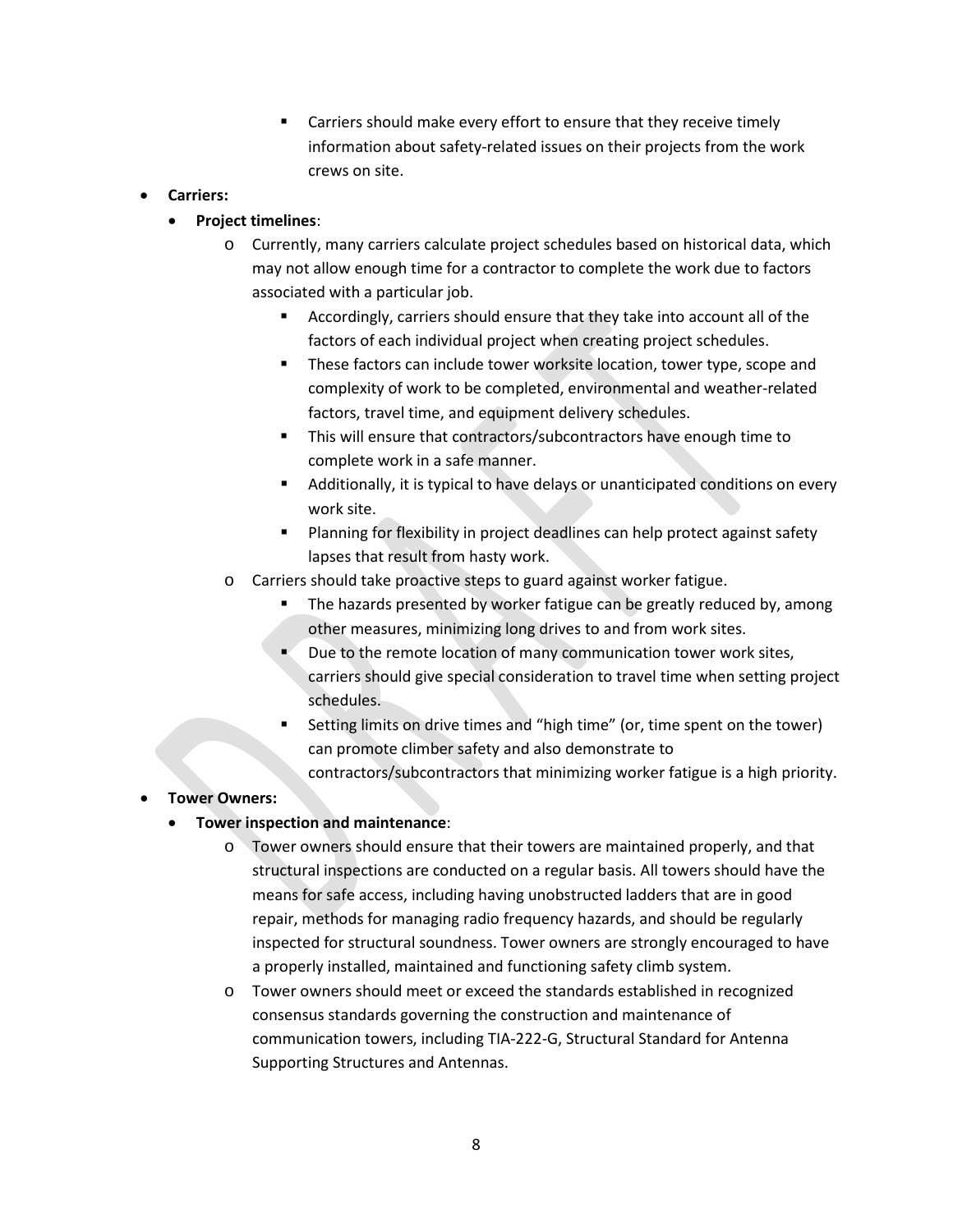- o Ensure that there is a clear procedure for reporting unsafe conditions on towers and that all reported conditions are tracked until the hazardous conditions have been fixed.
- o Inspections: A number of companies have begun using drones for tower inspection. This technology has the potential to reduce unnecessary climbing, and avoids putting workers at risk.
- o Tower owners are strongly encouraged to require contractors to send photos of completed work to their central command centers. The command centers can then immediately approve the work before the worker even descends the tower. This can reduce unnecessary climbing for re-work.

# **V. Turfing Vendors**

# • **Safety and health management systems:**

- o Establish a comprehensive safety & health program, and require all contractors and subcontractors to have written safety and health programs that are in alignment with the turfing vendor's requirements. There should be uniformity in safety and health requirements across all levels in the contracting chain.
- o Ensure that at least one position within the company is dedicated to the management of the safety and health program, and give that person the authority to stop work and extend schedules on projects if unsafe conditions are discovered. It is critical that there is internal support within the company for work stoppage when unsafe conditions are discovered. Ensure that no employee or vendor experiences any negative consequences or retaliation for stopping work when an unsafe condition is reported.
- o Distribute the health and safety program as an attachment to all contracts and require compliance with all safety requirements contained in the program. Require any subcontractors to comply with all requirements. Maintain records of all contractor and subcontractor agreement with the terms and conditions of the safety and health program.
	- In addition to requiring contractor compliance with the turfing vendor's safety and health program, turfing vendors should require all contractors and sub-contractors to have their own written safety and health program. It is strongly recommended that turfing vendors review these programs on at least an annual basis to ensure that the programs are adequately protective, and share the results of those reviews with carriers.
	- o Turfing vendors should create a system of escalating consequences for repeated safety violations by contractors and subcontractors, including financial penalties if violations aren't corrected within the appropriate timeframe. Potential penalties should include the termination of the contract for violations that are of a serious nature.
	- o Establish a command center staffed with subject matter experts who are equipped to immediately respond to inquiries and assist with troubleshooting issues from the field. This can facilitate safe work practices - for example, a tower crew can take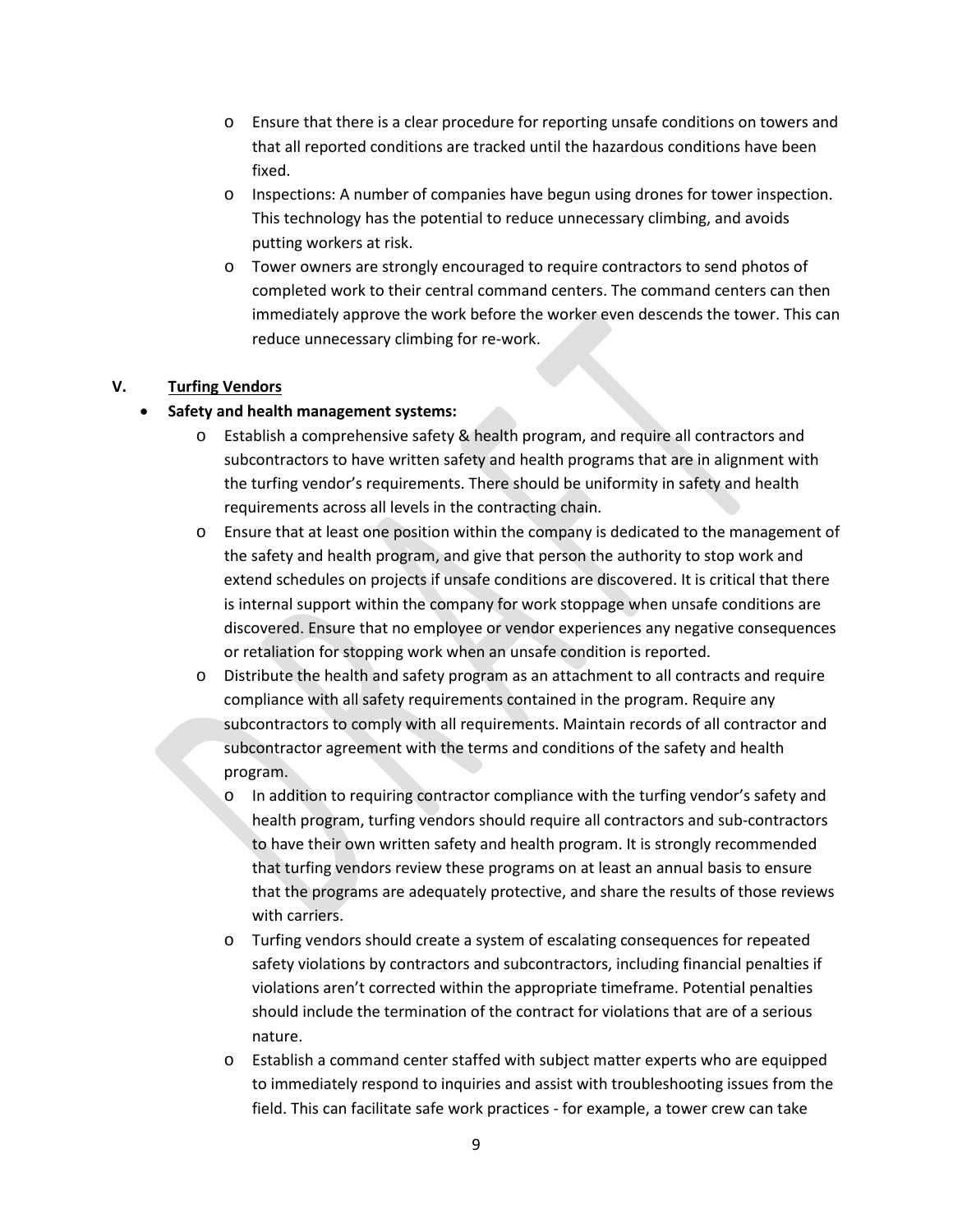photos of a tower's rigging set up prior to lifting, and an expert in the command center can approve the rigging plans and actual set up before lifting commences. Crews can also take photos of completed work, send them to the command center and have the work approved immediately. This type of quality control can minimize unnecessary climbing for re-work.

- o Turfing vendors should ensure an open flow of communication between carriers, tower owners and contractors. It is vital that contractors have all relevant information to safely complete work activities. Often contractors encounter safety issues on sites that tower owners and carriers are not aware of, and the responsible parties need to be made aware of these situations. Turfing vendors can ensure that the relevant parties in the contracting chain are exchanging necessary information.
- o Ensure that procedures are set in place for reporting unsafe conditions on tower worksites. These procedures should be as straightforward and simple as possible to encourage timely reporting of unsafe conditions. When the reporting procedure is not transparent or responsive, it discourages reporting.

#### • **Vendor contracting and vetting**:

- o Turfing vendors should vet all contractors and subcontractors. Approval of contractors should be based on data from a variety of sources, including historical OSHA data, injury and fatality numbers, workers compensation data, vendor insurance, as well as a review of written safety and health programs, and employee training and certifications.
- o Turfing vendors should require all contractors to obtain written approval for any subcontracting, and all subcontractors should be subject to the same vetting requirements as primary contractors. Institute policies and procedures for ensuring that all work performed on site is completed by the contractors named in the contract.

#### • **Training**:

- o Require all field supervisors and crew members (of contractors and subcontractors) to be adequately trained for their assigned work activities. Require all training to be documented.
- o In addition to job-specific training, require all supervisors and crew members to complete an orientation prior to beginning work. This orientation should cover knowledge of all company-mandated safety and health requirements, including the crew members' work tasks, the safety and health hazards associated with those tasks, and the appropriate measures to be taken to mitigate those hazards.
- o When vetting contractor training programs, carriers should ensure that there is adequate oversight of "train the trainer" programs, in order to confirm that workers at all levels are receiving adequate training
- o One purpose of training is to set expectations. Turfing vendors should set the expectation with all contractors that they place the highest priority on safe work practices and that there is no reason for a contractor to ever take shortcuts on safe practices. Establishing an expectation of zero tolerance towards unsafe practices is critical to changing safety culture.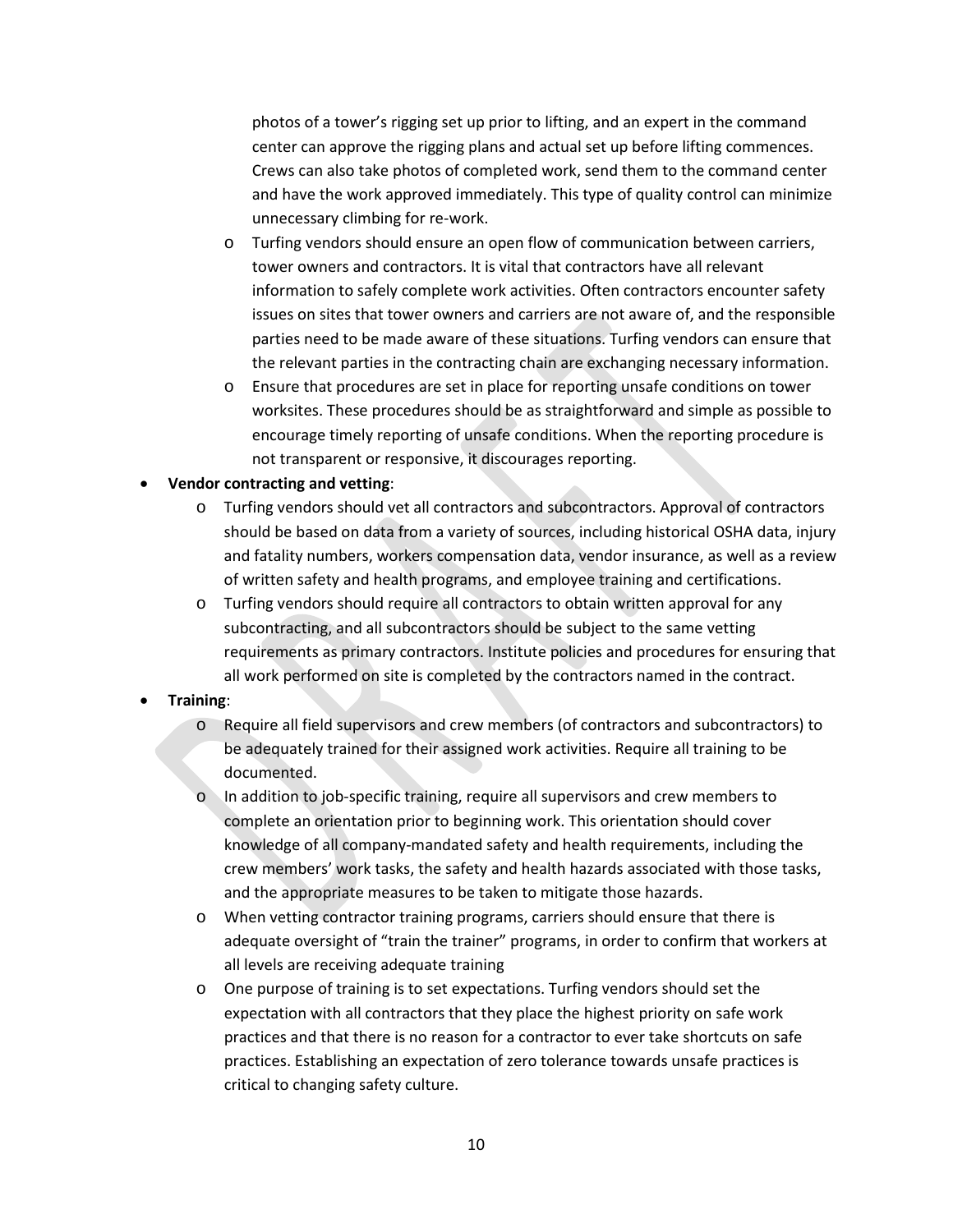- **Auditing and incident reporting and investigation**:
	- o Turfing vendors should perform random safety audits on projects to ensure compliance with safety and health requirements. Ensure that there are specific consequences for noncompliance.
	- o Have a company representative on site while work activities are being performed to ensure that safe practices are followed. At a minimum, if a representative cannot visit every site, turfing vendors should have representatives perform periodic, random site visits to ensure compliance with safety and health requirements.
	- o When a near miss, injury or fatality is reported on a work site, the turfing vendor should immediately stop all work and begin an investigation into the causes of the incident.
- **Work site safety practices**:
	- o Turfing vendors should require a Job Hazard Analysis (JHA) to be completed by all contractors and subcontractors. The JHA should be required on-site documentation for all work activities.
	- o The JHA should provide an overview of the location of the work site, the type of tower, and an overview of the work to be done. It should include the precise location of the work site, the location and contact information for all local emergency services including the nearest hospital or medical center. The JHA should also provide a detailed analysis of each individual job task to be completed, the hazards associated with that task, as well as the preventative measures to avoid those hazards. A job hazard analysis should also include an overview of general hazards on the work site and hazard control measures, including applicable personal protective equipment. Finally the JHA should include a list of all personnel working on site, along with information regarding the training and certifications held by each individual.
	- o Turfing vendors should establish a strict, zero-tolerance policy on free climbing.

### **VI. Tower Construction and Maintenance Contractors**

### • **Safety and health management systems**:

- o Contractors should have a written, comprehensive health and safety management system that is implemented on all worksites. To maximize effectiveness, the contractor should ensure that one position is given the responsibility for managing the system at the company level. This position should have the authority to stop work on any project for any safety or health-related reason.
- o Elements of this system should include, at least, training, inspections, audits, personal protective equipment, and individual work practices. The system should clearly delineate the roles and responsibilities of each employee on the work site in regards to safety and health. Abiding by these roles and responsibilities should be a condition of employment. For individual employee noncompliance with safety and health requirements, the system should establish specific consequences that accompany noncompliance. Consequences for unsafe work practices can include re-training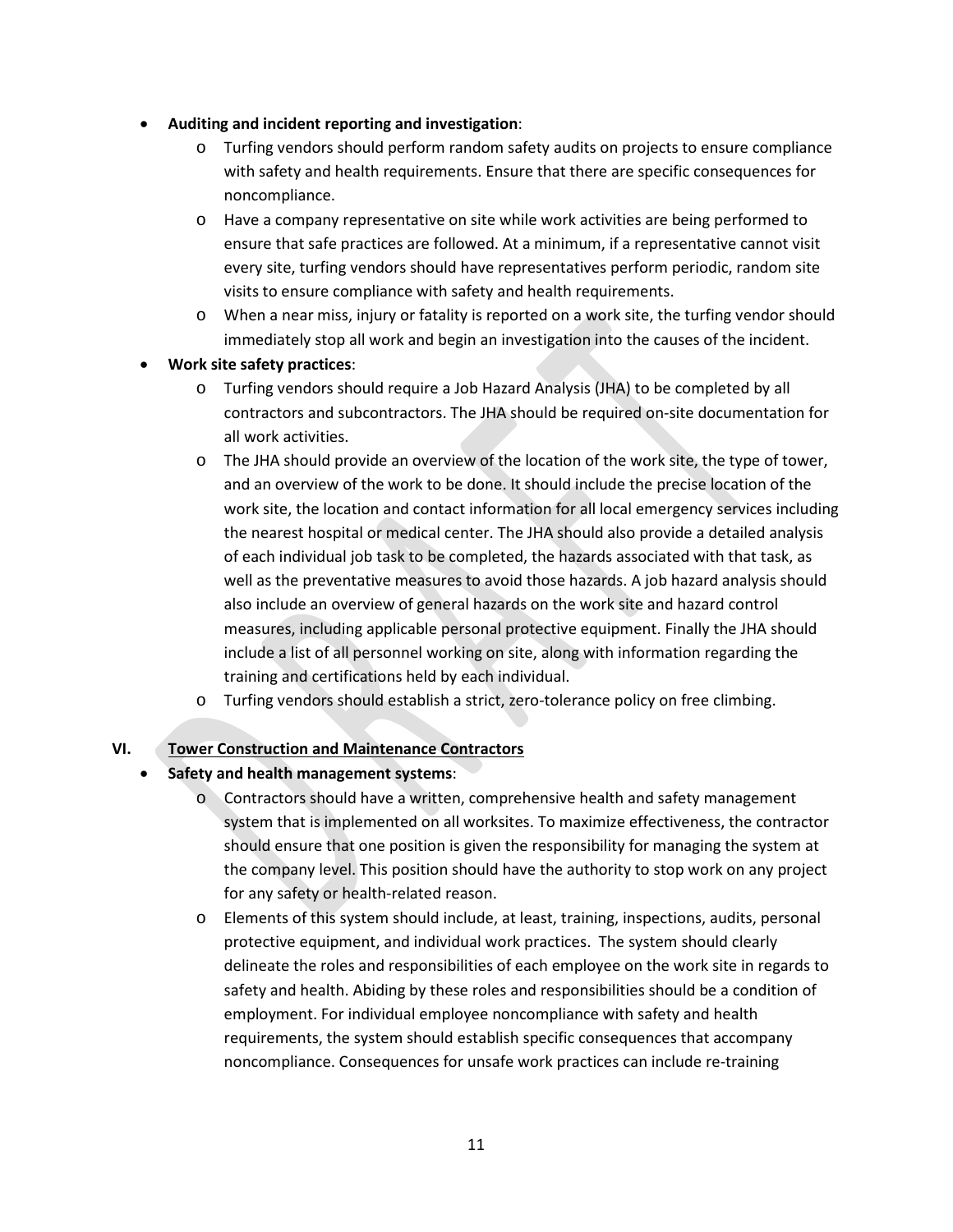employees in safe work practices when appropriate, and should include dismissing employees for repeated violations or violations of a serious nature.

- o Contracts with turfing vendors, tower owners and carriers should all include certain safety and health requirements. Contractors should regularly review those contractually-obligated requirements to ensure that their safety and health management systems are in compliance.
- o Contractors should ensure that all employees are aware of existing consensus standards governing communication tower work and are familiar with the requirements that apply to their work activities. Make compliance with consensus standards a non-negotiable element of the safety and health management system.
- o Encourage all employees to report unsafe conditions at work sites to company management, as well as to relevant parties up the contracting chain.
- o Ensure adequate supervision of employees during work activities. Make sure that all employees follow safe work practices like 100 percent tie off.
- o Keep track of employee work schedules, including travel and driving time, to ensure that employees are not climbing while fatigued.
- o When starting work for the day, foremen should conduct a toolbox meeting where the Job Hazard Analysis (JHA) is discussed. Part of the JHA review should also include a mental and physical check-in with climbers. Do they feel mentally and physically ready to climb safely that day? If there are any situations or conditions that may prevent them from being focused on climbing safely, the foreman has a responsibility to remove that climber from the climbing team.
- o In an industry where employee turnover rates are high, contractors should take special care when training new employees and ensure that each new employee is working alongside experienced workers at all times.
- **Auditing and incident investigations**:
	- Whenever an injury or fatality occurs on a work site, contractors must first notify all appropriate authorities, including local emergency services and OSHA. Then contractors should follow their own internal policies as well as the policies of the turfing vendor, tower owner and carrier for reporting incidents.
	- o Contractors should have internal policies for investigating incidents that take place on work sites in order to determine the root cause of the incident. There should also be policies on what to do with the results of these investigations, to ensure that lessons learned from the root causes are applied to work practices in order to make them safer.
	- o If the incident is due to an individual bad actor, then the contractor should re-examine internal policies for employee training, re-training the individual and all employees if needed. If the cause of the incident is due to a deficiency in the contractor's safety and health program, the contractor should immediately audit their safety and health program and correct any deficiencies that are found.
- **Work site safety practices**:
	- o All contractors should require supervisors to conduct a tailgate meeting at the beginning of each work day. The purpose of these meetings is to highlight the most important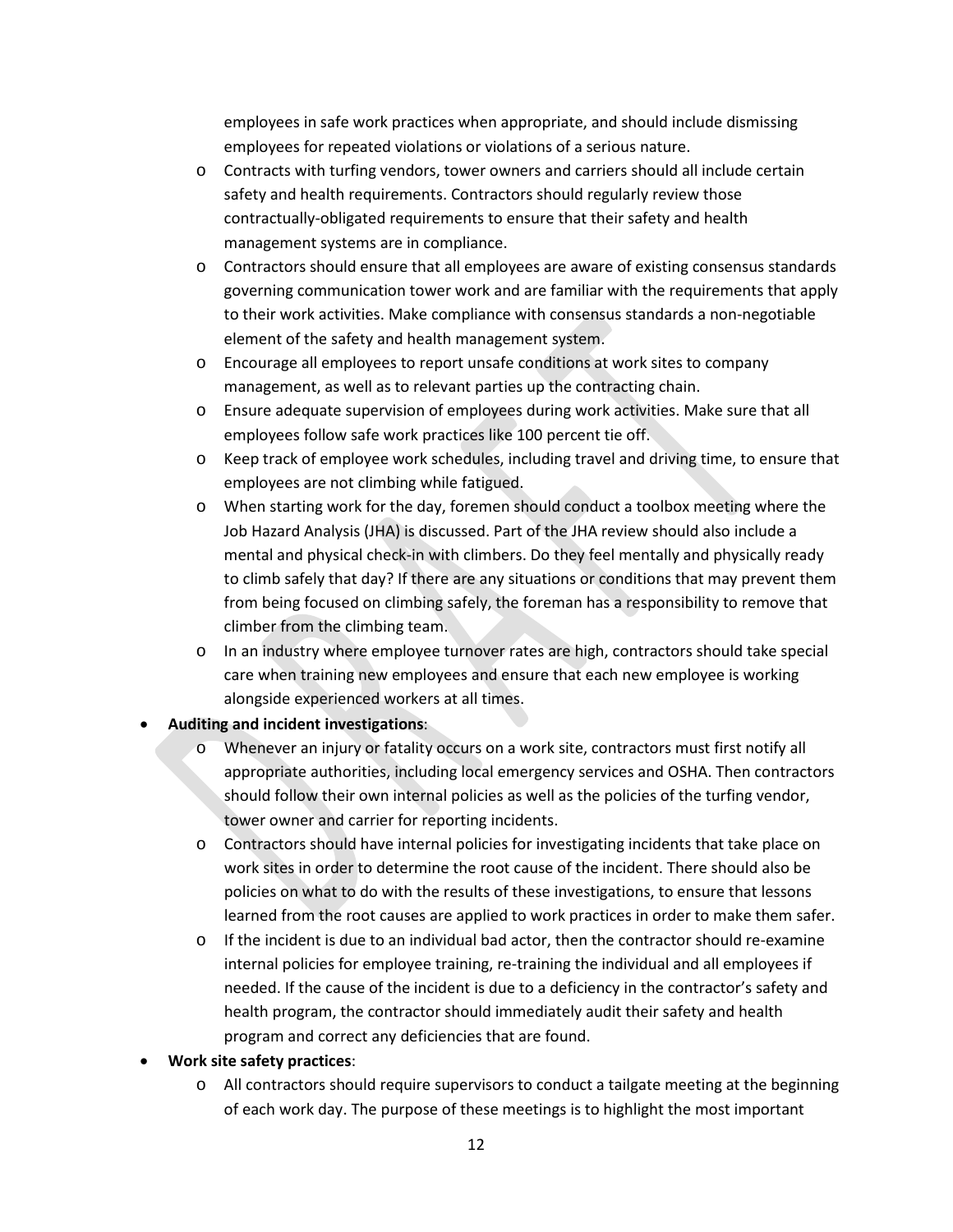safety issues for the day. In addition to covering issues such as the location of rescue equipment, other topics to address include possible hazards specific to the jobsite, the need for hard hats and eye protection at all times, the need to be aware of overhead hazards, especially during lifts, and keeping clear of the load. Other critical topics include the location of the nearest hospital, and how to direct someone to call 911 in an emergency.

- o Job hazard analysis: Before any worker sets foot on a job site, the contractor should complete a comprehensive Job hazard analysis (JHA). The JHA should be required onsite documentation for all work activities. The JHA should provide an overview of the location of the work site, the type of tower, and an overview of the work to be done. It should include the precise location of the work site, the location and contact information for all local emergency services including the nearest hospital or medical center. It should provide a detailed analysis of each individual job task to be completed, the hazards associated with that task, as well as the preventative measures to avoid those hazards, including applicable personal protective equipment. Finally the JHA should include a list of all personnel working on site, along with information regarding the training and certifications held by each individual.
- o For work sites where personnel will be working at heights and/or where hoisting personnel or materials will be performed, a more detailed JHA should be required, and should include specific hazard control measures unique to the work activities being performed on that job site.
- o Contractors should institute work policies and procedures that guarantee that safe work practices will always be followed on site. For example, when contractors begin every single work day with a tailgate meeting discussing the day's work, and then immediately follow the meeting with daily equipment inspections, critical safety practices are less likely to be overlooked.
- o Zero-tolerance policy to unsafe work practices: It is quickly becoming a recognized best practice in the industry to institute a zero-tolerance policy regarding unsafe practices, in particular towards free climbing. Contractors with exceptional safety programs institute policies that mandate 100 percent tie off, and any individual employee who is found to be violating that rule is immediately disciplined, with penalties ranging from mandated re-training to dismissal depending on the individual circumstances. Contractors should also take similar approaches to other unsafe practices, including drug use, unsafe driving, and other serious violations of safe work requirements.

#### • **Sub-contractor vetting**:

- o Where further subcontracting is permitted, contractors should take precautions to ensure that any potential sub-contractors have effective safety and health programs in place, and have a history of safe work practices on site. In addition, contractors may need to obtain written approval for subcontractors from the turfing vendor and other entities in the contracting chain.
- **Recordkeeping and communication**: